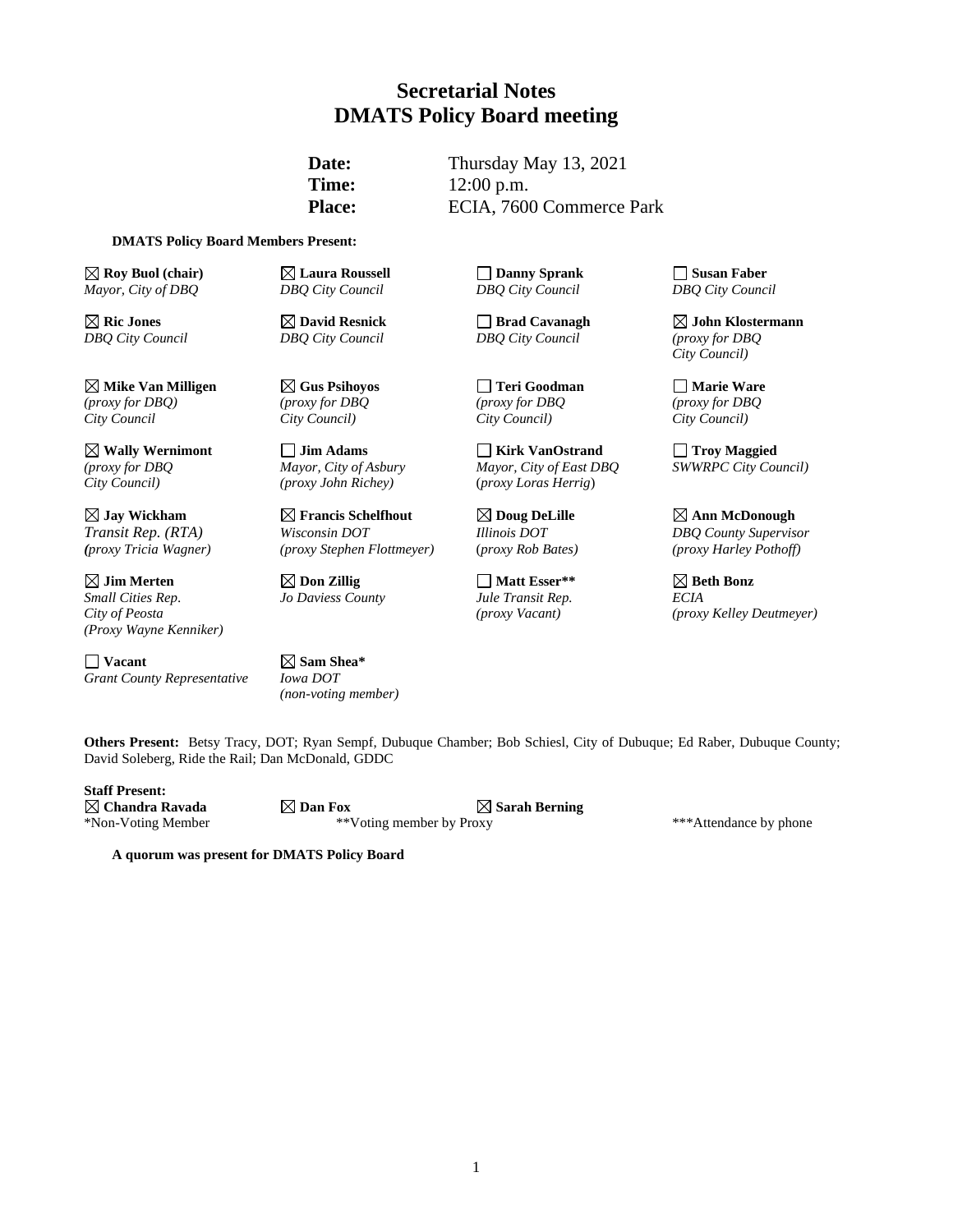#### **Call to Order**

The DMATS Policy Board meeting was called to order by DMATS Policy Board Chair, Roy Buol. Introductions were made at this time.

#### **Review/Approve the amended Agenda for the Thursday, May 13, 2021 DMATS Policy Board meeting**

Motion by Van Milligen, second by McDonough to approve the amended agenda for the Thursday, May 13, 2021, DMATS Policy Board meeting. The motion passed unanimously.

#### **Review/Approve the minutes and receive and file the secretarial notes from the Thursday April 8, 2021 meeting**

Motion by Resnick, second by Zillig to approve the minutes and receive and file the secretarial notes from the Thursday April 8, 2020 DMATS Policy Board meeting. The motion passed unanimously.

# **Review/Approve amendment to DMATS Federal Fiscal Year 2021-2024 Transportation Improvement Program (TIP)**

Motion by Roussell, second by Wickham to open the public hearing. The motion passed unanimously. The public hearing was opened at 12:04 p.m.

Ravada referred to the TIP handout stating the City of Dubuque project on Admiral Sheehy Dr from 16<sup>th</sup> Street to Chaplain Schmitt Veterns Memorial to grade and pave. Ravada stated this project is an ERMARK project and has no fiscal restraint on the TIP.

Motion by McDonough, second by Jones to approve the amendment to DMATS Federal Fiscal Year 2021-2024 Transportation Improvement Program (TIP). The motion passed unanimously.

## **Review/Approve draft DMATS Federal Fiscal Year 2022-2025 Transportation Improvement Program (TIP)**

Ravada requested the Board to look over the project list and make sure all projects are programmed in the TIP. Ravada stated staff are still waiting on the DOT's projects.

Motion by Jones, second by Resnick to approve the draft DMATS Federal Fiscal Year 2022- 2025 Transportation Improvement Program (TIP). The motion passed unanimously.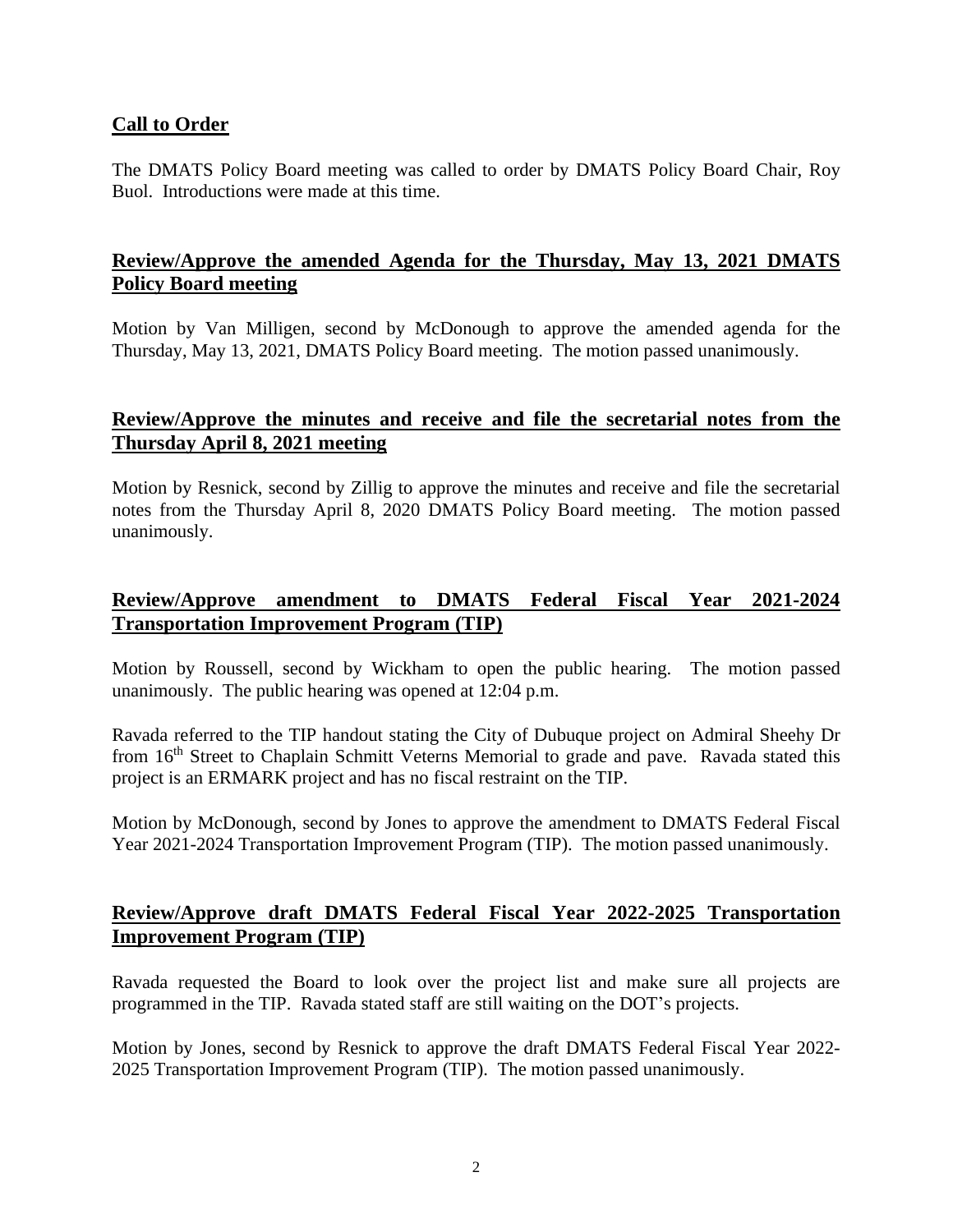## **Review/Approve amendment to DMATS Fiscal Year 2021 Transportation Planning Work Program (TPWP)**

Ravada referred to the TPWP handout stating the amendment is to move twenty thousand from short range plan to long range plan line item, due to shortage of funds within the long-range plan.

Motion by McDonough, second by Roussell to approve the DMATS Fiscal Year 2021 Transportation Planning Work Program (TPWP). The motion passed unanimously.

# **Review/Approve Final Fiscal Year 2022 DMATS Transportation Planning Work Program (TPWP)**

Ravada referred to the TPWP stating staff received some minor changes to the TPWP from the DOTs. No other changes were made. Ravada requested the board to approve the final TPWP for submittal to the DOTs and Federal Highway.

Motion by Resnick, second by Jones to approve the Final Fiscal Year 2022 DMATS Transportation Planning Work Program (TPWP). The motion passed unanimously.

Motion by Jones, second by Roussell to close the public hearing. The motion passed unanimously. The public hearing was closed at 12:11 p.m.

#### **Comments from public on an item that did not appear on the agenda**

No comments were made by the public.

#### **Other Business**

#### **Recovery Funds**

Ravada stated staff received questions on the use of recovery funds. Ravada stated what staff are hearing, although not official, funds can be used on roads for maintenance and infrastructure projects.

Deutmeyer also stated within the rules and guidance for the recovery funds it indicates funding can be used for transportation related projects.